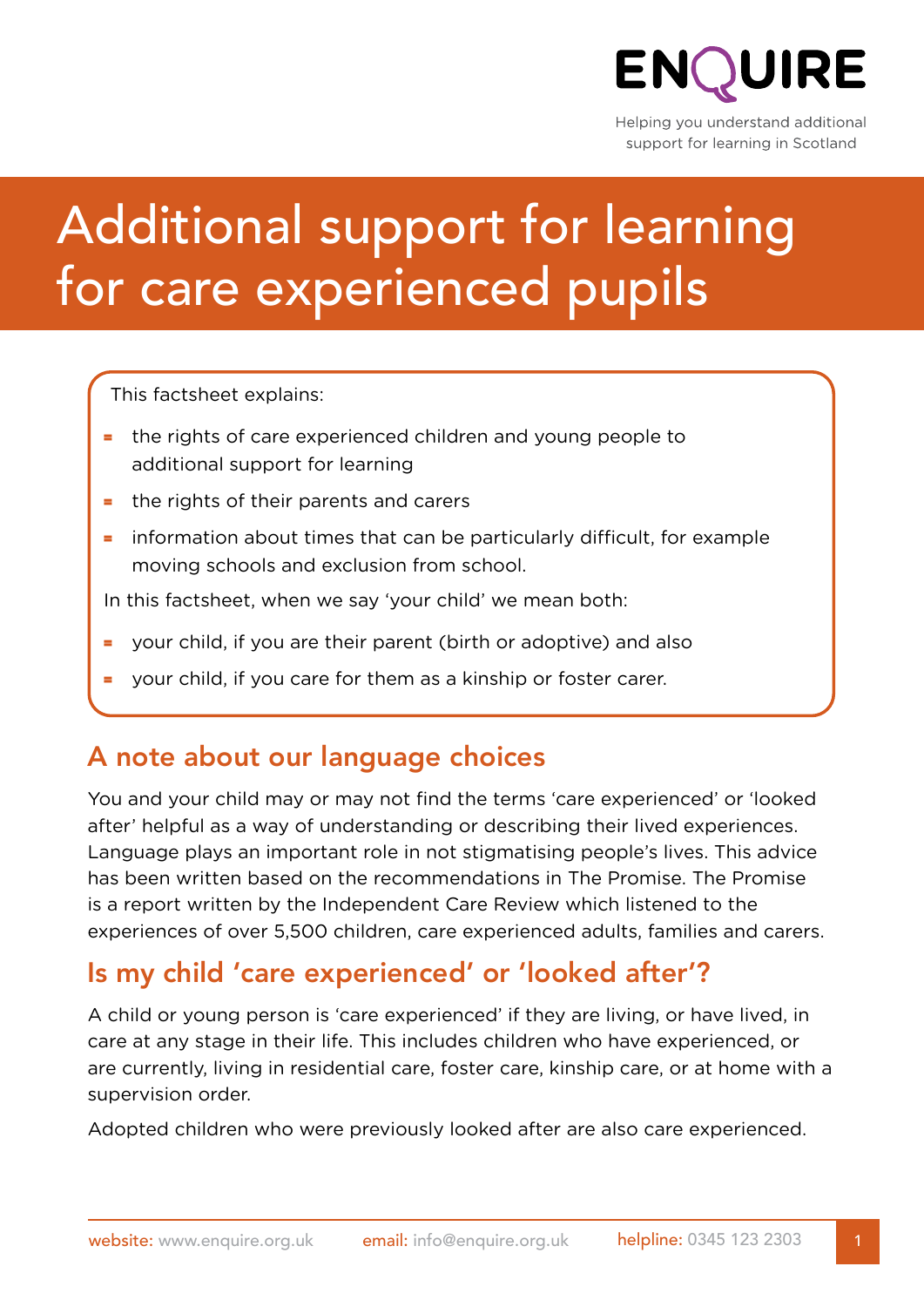'Looked after' is a legal term which means that a local authority is currently legally responsible for a child's care. This usually is arranged through the Children's Hearing system ('Children's Panels'). It can also be arranged through the courts. Sometimes a family makes a voluntary arrangement with the local authority. Children and young people can be looked after at home, or away from home.

### Can I have a say in decisions about my child's education?

The law on providing support in nurseries and schools<sup>1</sup> gives a range of rights to 'parents' to help them make sure their child gets the help they need. The definition of 'parent' in education law is wider than birth parents and people with parental rights and responsibilities. It includes anyone who cares for the child, such as kinship or foster carers.

Parents and carers have the right to be involved in decisions about their child's additional support. As a parent or carer, your views about your child's support needs must be taken into account. You also have the right to make certain requests to the local authority. For example, you can request an assessment of your child's needs.

Find out more about your rights in our other factsheets and in [Additional](https://enquire.org.uk/3175/wp-content/uploads/2020/02/asl-guide-parents-carers.pdf)  [support for learning: A guide for parents and carers](https://enquire.org.uk/3175/wp-content/uploads/2020/02/asl-guide-parents-carers.pdf).

A child or young person may have several people involved in decisions about their education — for example, their birth parents and current foster carers. If there is any disagreement about the support your child needs, the local authority should listen to all views (including your child's views) and make decisions based on their best interests.

#### What are my child's rights?

If your child needs more or different help at school or nursery to what is normally provided to pupils of the same age, they have 'additional support needs'. This gives them a right to receive additional support for learning, based on their individual needs, that helps them to get the most from their education.

Many, but not all, care experienced pupils are likely to need additional support with their learning. Pupils can have additional support needs for many different reasons. Some may need support for a short time and others may need support throughout their time in education.

1 [Education \(Additional Support for Learning\) \(Scotland\) Act 2004,](https://www.legislation.gov.uk/asp/2004/4/contents) as amended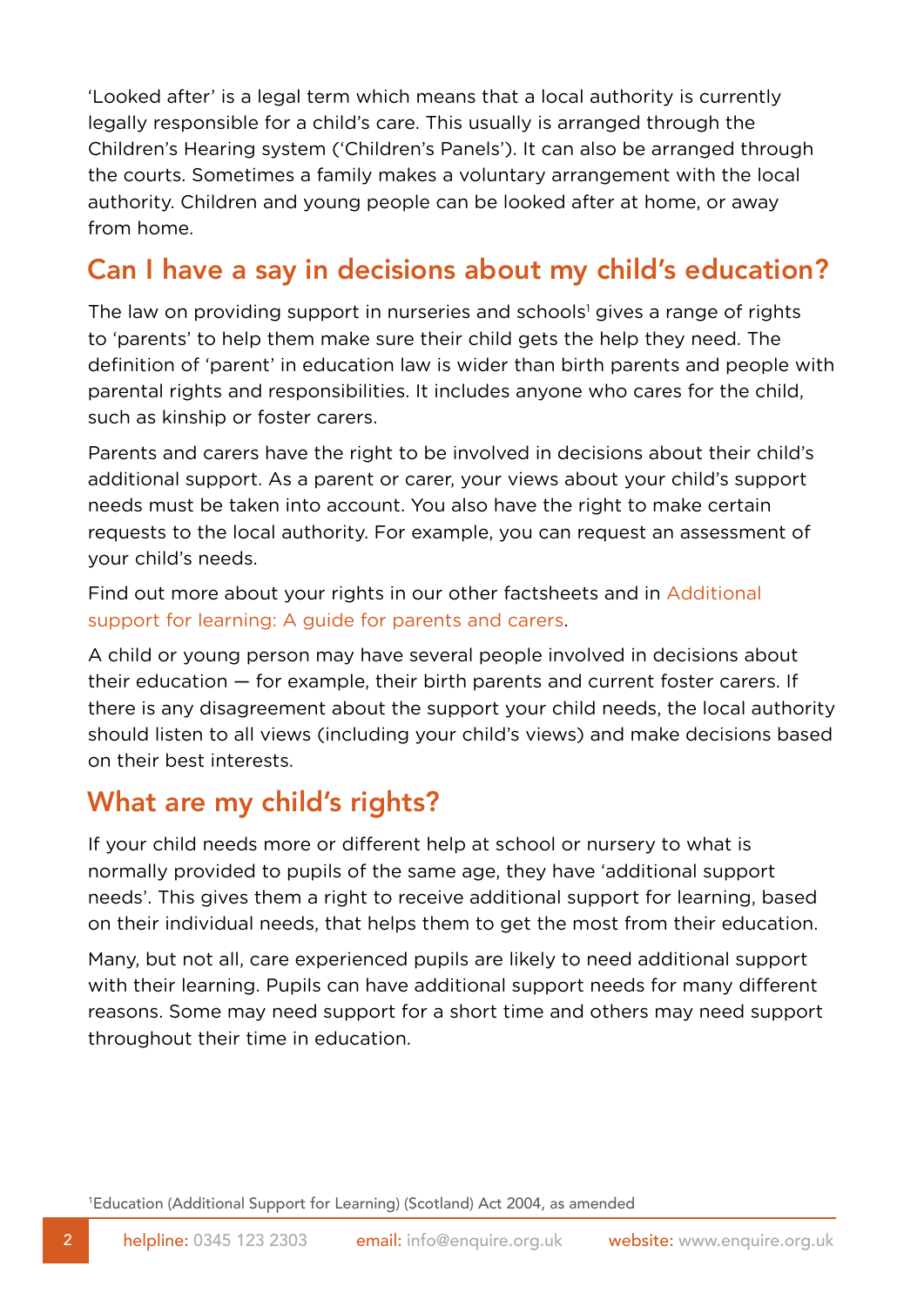If your child is 'looked after', they are presumed to have additional support needs, unless they are assessed as not needing extra help to learn. This is because there is evidence that looked after children and young people can experience significant difficulties which can affect their education. They can benefit from tailored support to help them develop to the best of their abilities.

If your child is care experienced they have a right to receive support if they need it — regardless of whether they are currently legally 'looked after'. For any pupil with additional support needs the local authority must:

- = identify their support needs
- = provide 'adequate and efficient' additional support for learning
- = keep this support under review.

Because every pupil is different, the law does not say how much or what type of support each pupil should get. The support your child receives should be based on their individual needs and circumstances, and help them do the best they can in all areas of their education.

Support can include things like:

- = time with learning support staff
- = assistance from a counsellor or therapist
- $=$  strategies like time out from class
- = more time to complete schoolwork and exams
- = nurture group support
- = access to a support base or unit at school
- = equipment, for example a laptop
- = 'buddy' support from an older pupil
- = meetings to discuss learning plans and transition between schools.

Find out more about support for learning in our factsheet [Additional support for](https://enquire.org.uk/3175/wp-content/uploads/2020/02/asl-key-facts.pdf)  [learning: key facts](https://enquire.org.uk/3175/wp-content/uploads/2020/02/asl-key-facts.pdf).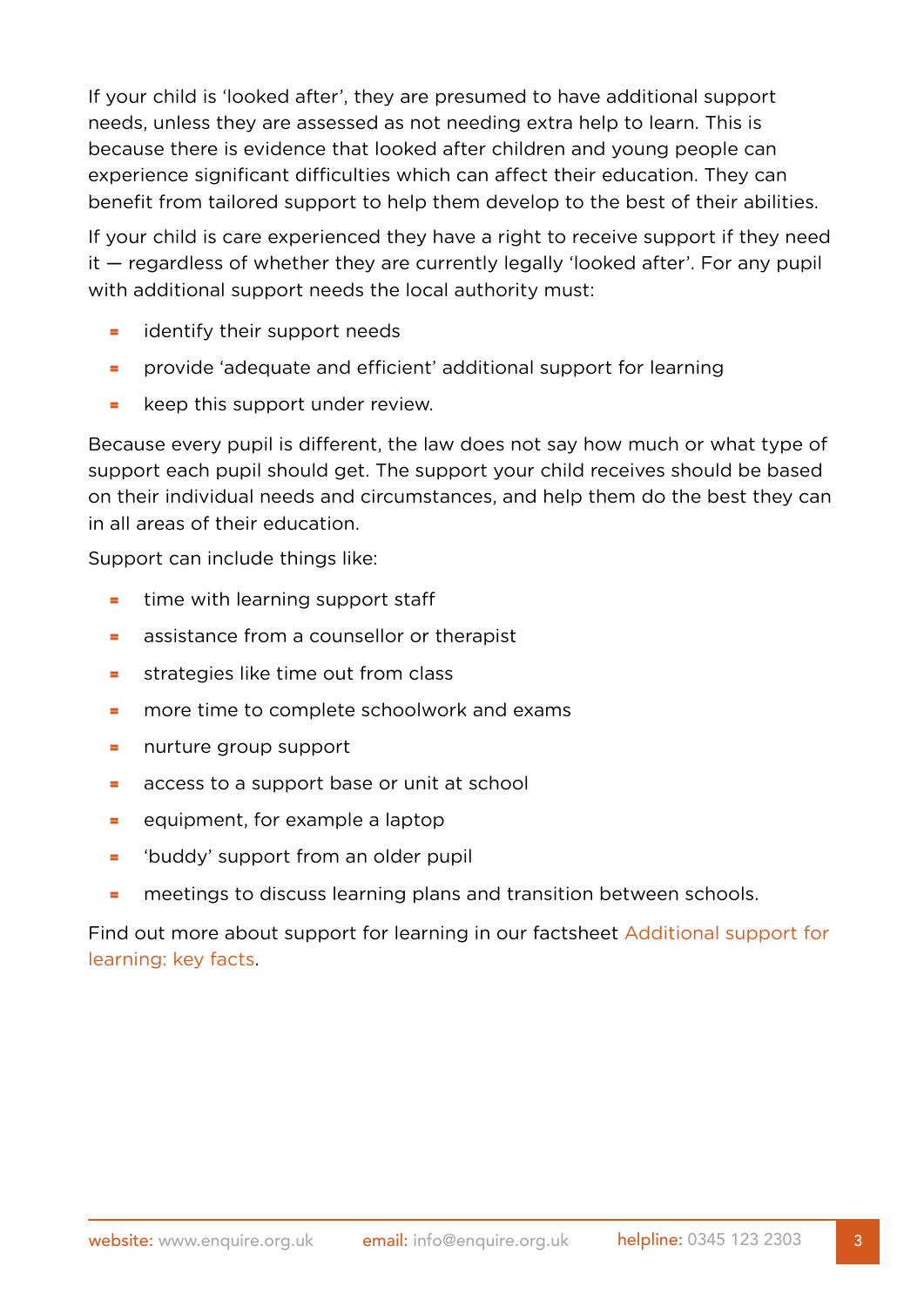#### Early learning and childcare for care experienced children

All three- and four-year-olds in Scotland are entitled to 1140 hours per year of free early learning and childcare. This starts earlier at age two for children who have, at any time since their second birthday:

- $\equiv$  been 'looked after'
- = been subject to a kinship care order, or
- $\blacksquare$  had a guardian appointed.

Children aged two whose parent or carer receives certain benefits are also entitled to 1140 hours per year of early learning and childcare.

Once a child is entitled to start receiving their free hours of early learning and childcare, they have a right to additional support for learning. Find out more in our factsheet [Additional support for learning in the early years](https://enquire.org.uk/3175/wp-content/uploads/2020/02/asl-early-years.pdf).

## Who is responsible for my child's education?

Your child's **home** local authority (the local authority who 'looks after' your child) has responsibility for their education. The home authority remains responsible for your child even if they live and go to school or nursery in a different local authority, for example nearer their foster carers.

Schools often have a dedicated member of staff who takes lead responsibility for supporting their care experienced pupils. This may be the head teacher or another member of senior school staff. They might be involved with planning and overseeing your child's support. Your child's school should also be making every effort to nurture and sustain positive and important relationships for your child where they can. This may not always be with the lead staff member. For example, your child may feel more comfortable talking to a class teacher, support assistant or pastoral care teacher who they know and trust.

### Planning your child's support

#### Looked after child's plan

If your child is 'looked after' they must have a plan prepared for them that sets out who will support their care, health and education needs. These plans also often set out contact arrangements with their birth parents and siblings.

#### Learning support plan

At school or nursery, your child may have a learning support plan, or a plan that focuses on addressing their wellbeing needs (or both). Different local authorities use different names for these types of plans. You can ask your child's school or nursery whether they have one in place.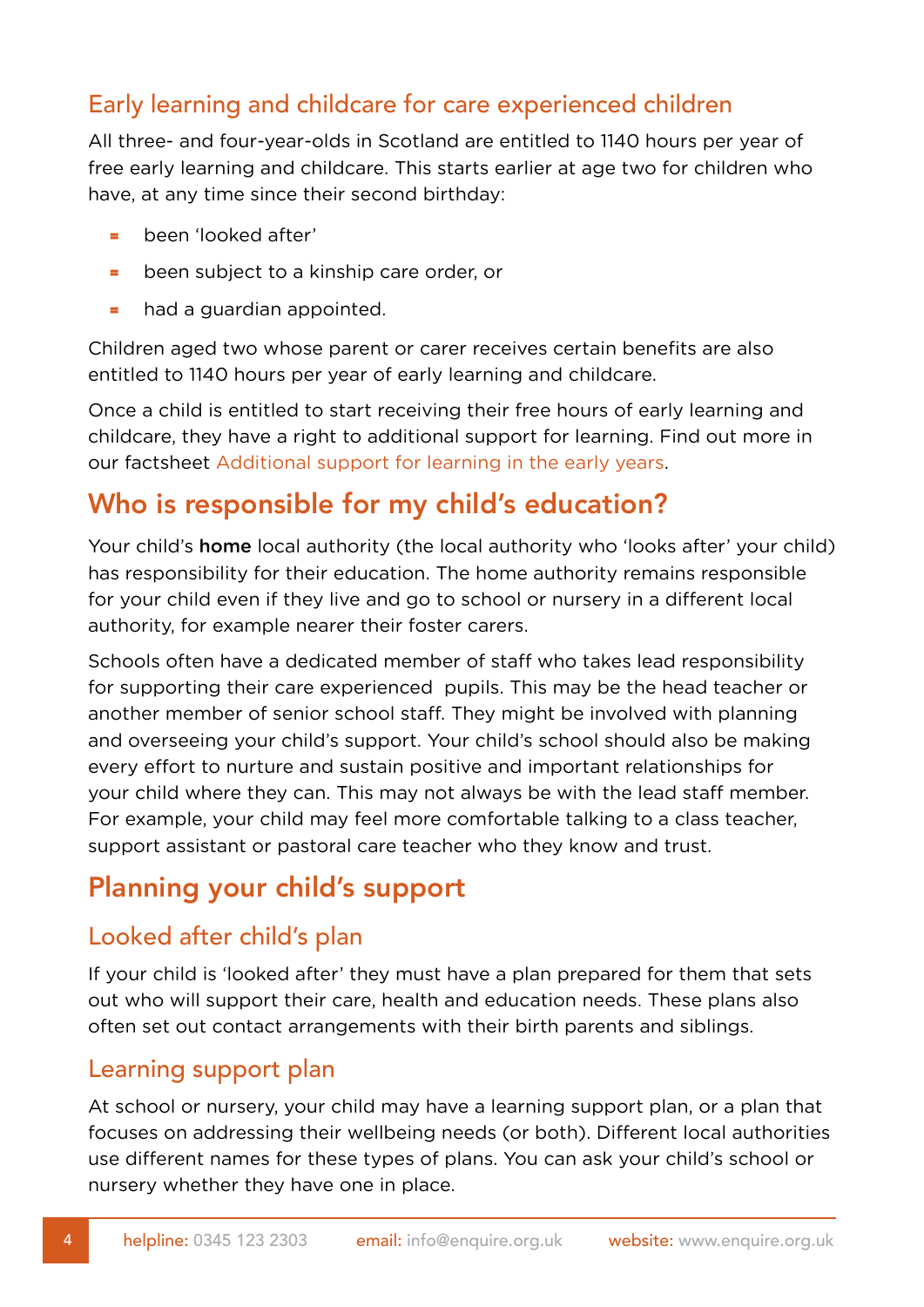#### Co-ordinated support plan

Co-ordinated support plans (CSPs) are for pupils with complex or multiple support needs who require significant support from education and at least one other agency (such as social work or health). The CSP aims to help all professionals from different agencies work together to make sure the pupil has the support they need with their learning. CSPs are legal documents and local authorities must open a CSP for all pupils who meet the criteria for one.

Local authorities must assess all looked after children and young people who have additional support needs to find out if they should have a CSP.

You can ask your child's school or nursery if they have a CSP, and ask the local authority to assess your child for one if they do not have a CSP but you feel they should.

Find out more in our factsheets [Planning your child's support](https://enquire.org.uk/3175/wp-content/uploads/2020/02/planning.pdf) and [Co-ordinated](https://enquire.org.uk/3175/wp-content/uploads/2020/02/csps.pdf)  [support plans](https://enquire.org.uk/3175/wp-content/uploads/2020/02/csps.pdf).

#### Your child's rights to be involved in decisions about their education

Local authorities must take children and young people's views into account when they are making decisions about their education that will significantly affect them. This includes having a say in the additional support for learning that they receive.

This will usually happen in a fairly informal way, through the staff who work closely with your child. If your child has complex communication needs, or their first language is not English, their views must still be sought.

If your child is aged 12-15, they may also have some of the same rights as you to be involved in decisions about their support and to make certain requests from the local authority. Find out more in our factsheet on the [Rights of children](https://enquire.org.uk/3175/wp-content/uploads/2020/02/rights-12-15.pdf)  [aged 12-15.](https://enquire.org.uk/3175/wp-content/uploads/2020/02/rights-12-15.pdf)

Young people aged 16 and over are assumed to be able to act on their own behalf and to be fully involved in decisions about their education and additional support for learning. This means that young people have all the rights that their parents or carers had before they turned 16. If your child is aged 16 or over and is not able to understand how to use their rights, you can speak and act for them.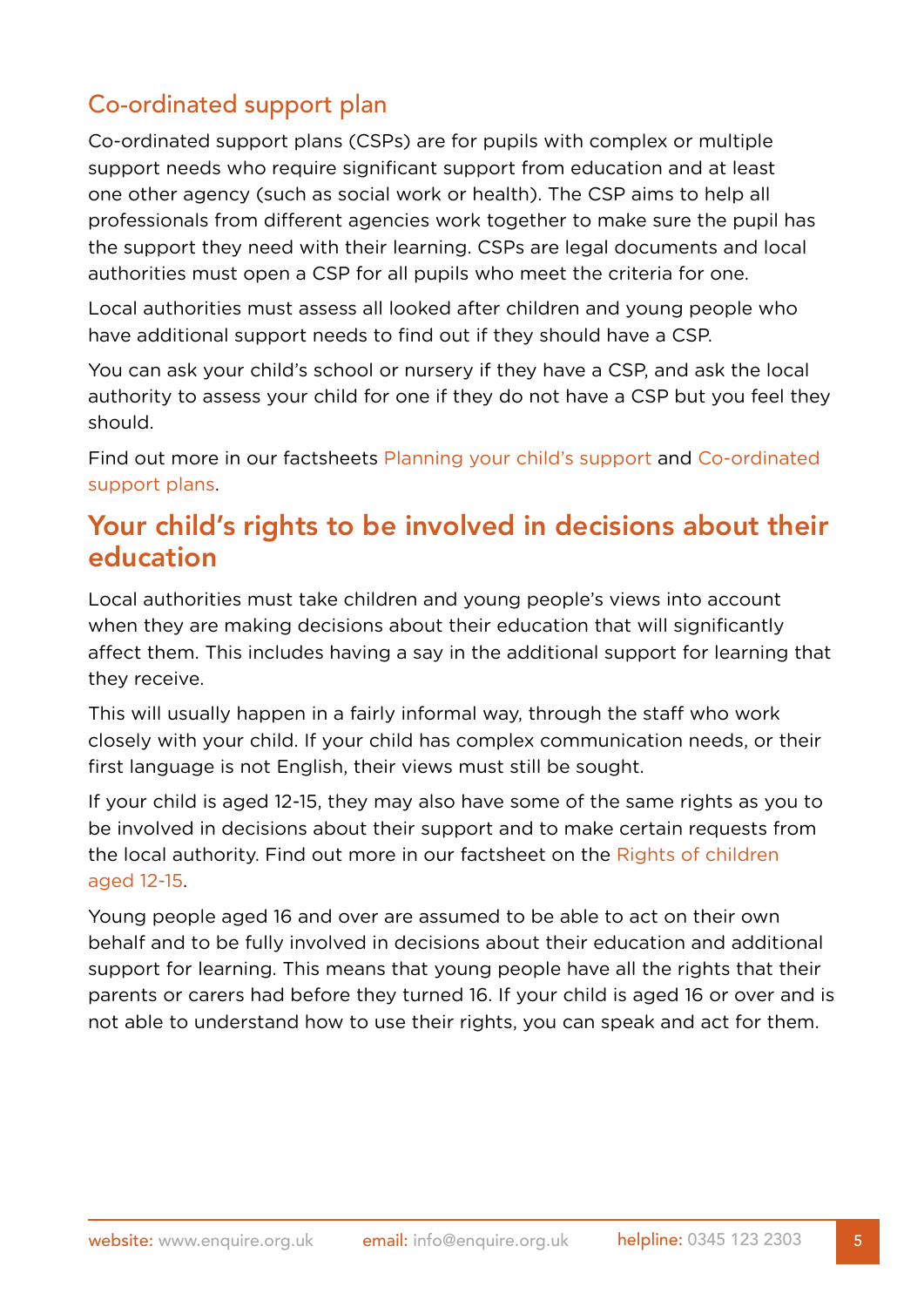#### Advocacy

As well as speaking for themselves and having you to support them, your child can also use advocacy services to help them speak to their school and local authority about the support they need. This can be particularly helpful if there is a disagreement about the support your child needs between those involved in decisions about their care and education.

Find out more about advocacy services in the 'Where can I find out more?' section at the end of this factsheet.

#### Moving schools

Some care experienced children and young people may change schools more often than other pupils. Schools and local authorities should plan carefully for school changes and pass information about the pupil on to the new school in good time whenever possible. This can help make sure that they will have the support they need with their learning and help them manage the transition more easily.

Find out more in our factsheet on [School placements.](https://enquire.org.uk/3175/wp-content/uploads/2020/02/school-placements.pdf)

#### Attendance and exclusion

Some care experienced pupils may have periods of absence from school because of their home circumstances. Statistics show that pupils living in care are also excluded from school more often than other pupils. Your child's school should work closely with you and the other professionals supporting your child (for example social work) to make sure they have the support they need to attend school, avoid exclusions were possible, and minimise the impact of any absences.

Find out more in our factsheets on [School attendance](https://enquire.org.uk/3175/wp-content/uploads/2020/02/school-attendance.pdf) and [Exclusion from school](https://enquire.org.uk/3175/wp-content/uploads/2020/02/exclusion-school.pdf).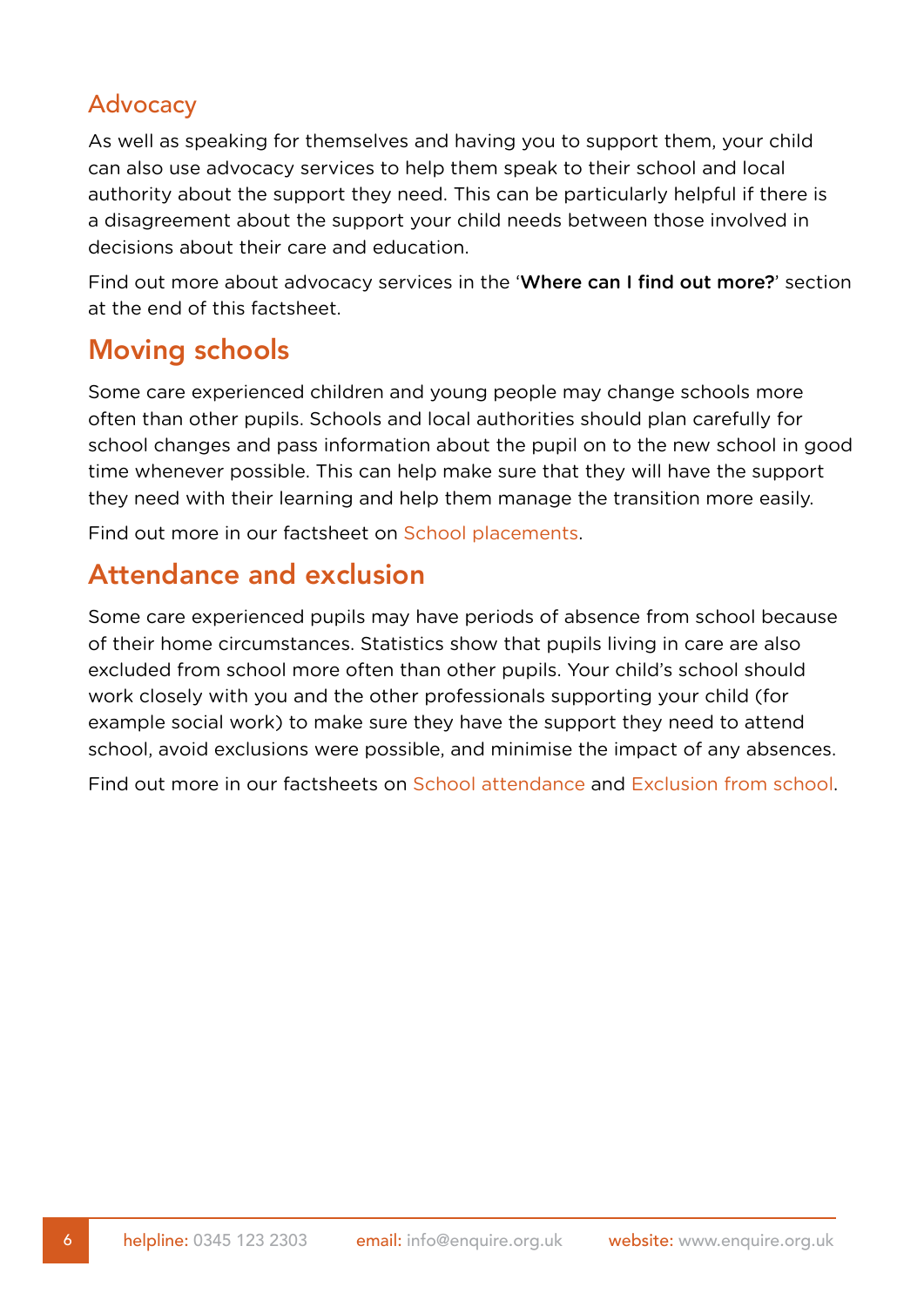# Where can I find out more?

#### Who Cares? Scotland [www.whocaresscotland.org](http://www.whocaresscotland.org)

Tel: 0141 226 4441 Email: [hello@whocaresscotland.org](mailto:hello@whocaresscotland.org)

Who Cares? Scotland work with care experienced children and young people across Scotland. They provide advocacy to children living in care in many areas of Scotland.

#### My Rights, My Say www.myrightsmysay.scot

My Rights, My Say supports children in Scotland aged 12-15 with additional support needs to exercise their rights to be involved in decisions about their support in school. It's independent, confidential, easy to use, and supports children to speak up about what they need to learn.

My Rights, My Say is a partnership between Enquire, Partners in Advocacy, Children in Scotland and Cairn Legal. Each partner offers different services:

- **Enquire** provides information and advice about children's rights
- **= Partners in Advocacy** provides direct advocacy support to children aged 12-15 to help them have a say in decisions about their support
- = Children in Scotland provides independent support to make sure children's views are heard in formal processes (such as tribunal cases and assessments)
- = Cairn Legal provides legal representation to support a child making a reference to the Additional Support Needs Tribunal.

For any questions about the service or to make a referral, visit the My Rights, My Say website or contact the Enquire helpline.

#### The Promise h[ttps://thepromise.scot/the-promise](https://thepromise.scot/the-promise)

The Promise is the report from Scotland's Independent Care Review on what needs to change to help all children and young people in Scotland grow up feeling loved, safe and respected.



Enquire supports #ThePromise